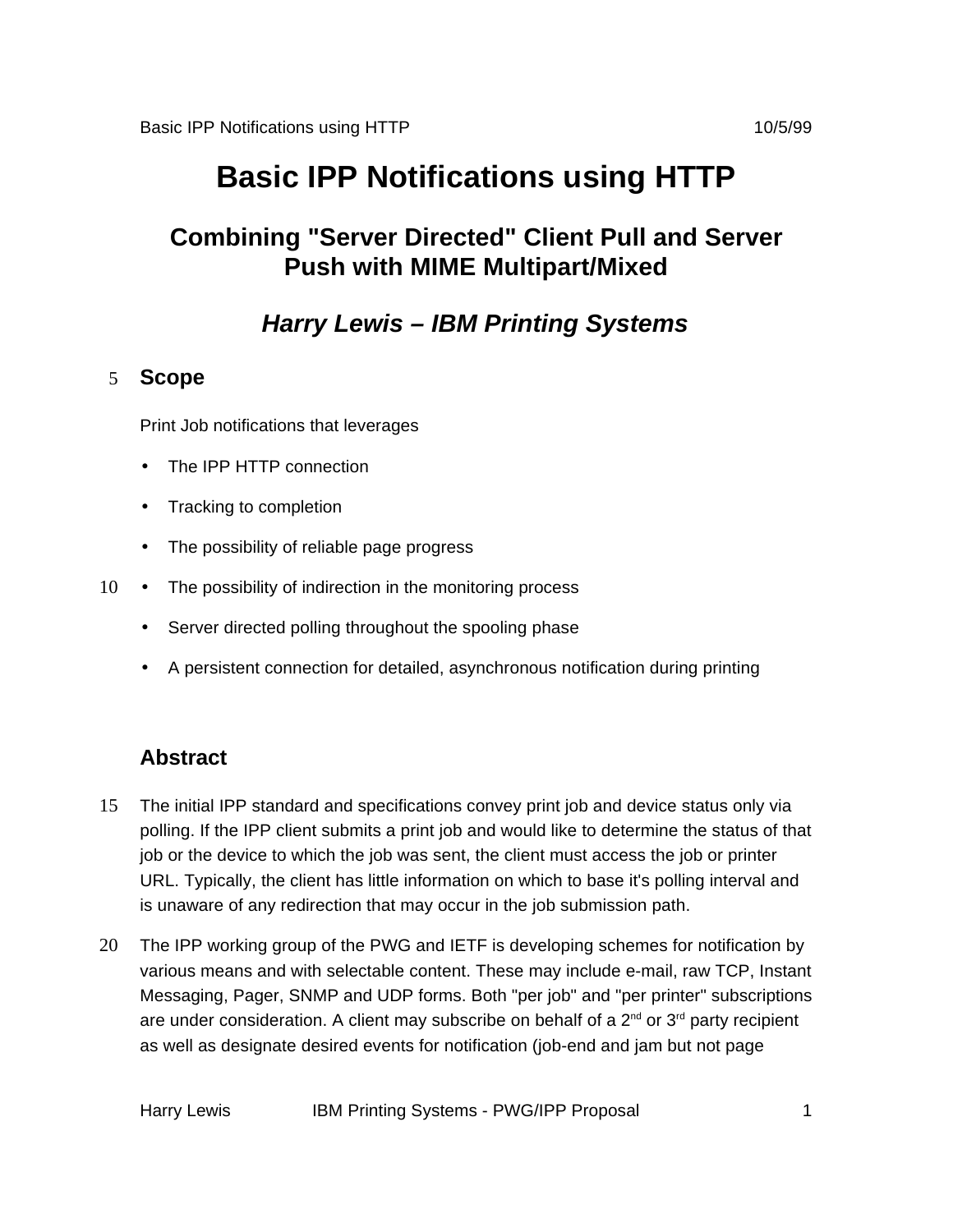Basic IPP Notifications using HTTP 10/5/99

- progress, for example). There are also ways of managing and administering subscriptions. Certainly, one approach to satisfying the notification requirements for IPP is to extend the architecture to fully address a broad range of possibilities. The current IPP notification work expresses all these goals. 25
- *This paper addresses a specific goal for IPP a simple, reliable, base form of "IPP notification" that leverages the HTTP connection established during printing. This goal is embodied in the "Qualdocs" (FAX over IPP) requirement for real-time delivery assurance in the form of end-of-job notification. The proposal further provides the possibility of allowing page-progress notification across the Internet.*  30

This paper outlines a "per-job" (only) notification scheme which is tied to the upstream process rather than to any particular end-user or client. Notifications may relate to both job and device events and payload will be relatively fixed. The notification scheme is a sequence of "Server Directed" Polling with the option for a period of connection based Asynchronous Notification that exists during actual page rendering and completion. Both polling and asynchronous notifications rely on the HTTP response from the IPP 35

- server to direct the upstream entity. "Server Directed Polling" directs the upstream client about **when** (seconds to delay) and **where** (URL) to poll next. Connection based asynchronous notification is achieved when the IPP printer holds open the HTTP connection for the duration of the print job and formats the response using MIME Multipart/Mixed to relay page and copy progress, device events and overall completion 40
- status, as it occurs, to the upstream entity. 45

## **Comparison**

This proposal is intended to accommodate a basic form of IPP notification. The thesis of this proposal is to recommend the more challenging notification requirements be

- satisfied outside the context of IPP. *For example, e-mail notification of an alternate recipient may be handled by client software rather than placing this burden on the IPP printer. A network notification server may provide a wide variety of alternative methods such as pager or instant messaging*. Here is an attempt to compare this proposal with others currently on the scene. 50
- 55 Current proposals allow extreme flexibility in terms of transport, subscription type and content. This may actually reduce acceptance and interoperability.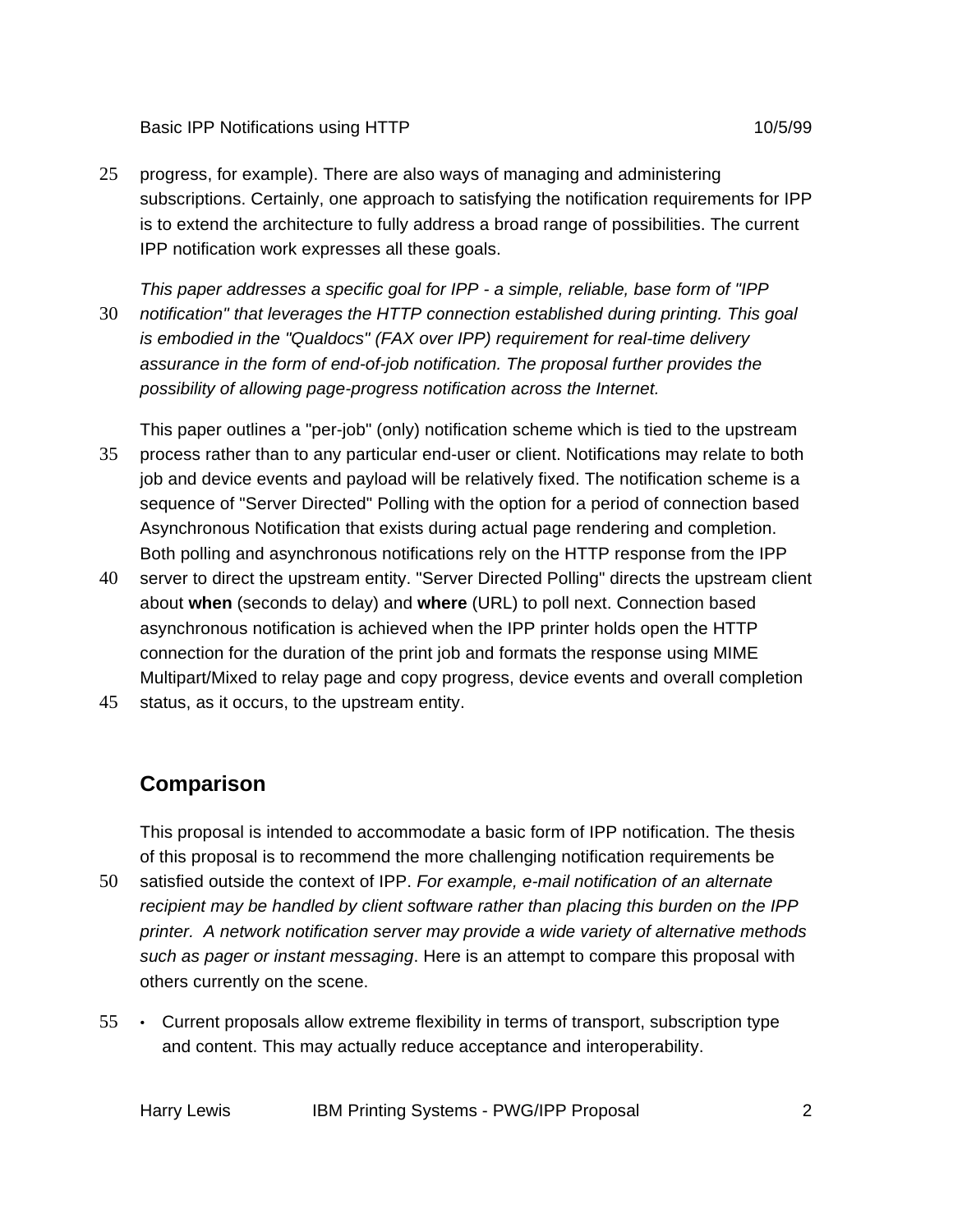- 5 Basic IPP Notifications using HTTP 10/5/99
	- Some current proposals require an HTTP server at the client in order to receive notifications. This proposal makes use of the existing IPP infrastructure.
	- There is no need to "administer" (i.e. Query subscriptions and their attributes) this basic form of notification.
		- There are no special security requirements for the proposed notification scheme. The security context of the submission is inherent in the notification scheme.
	- This proposal makes use of MIME Multipart/Mixed which may not be supported by some off the shelf web servers and clients. Other IPP requirements (such as
- HTTP1.1 with chunking and persistent connections) have already introduced similar constraints which have resulted in the adaptation of specialized IPP HTTP servers and clients. 65

70

60

75

80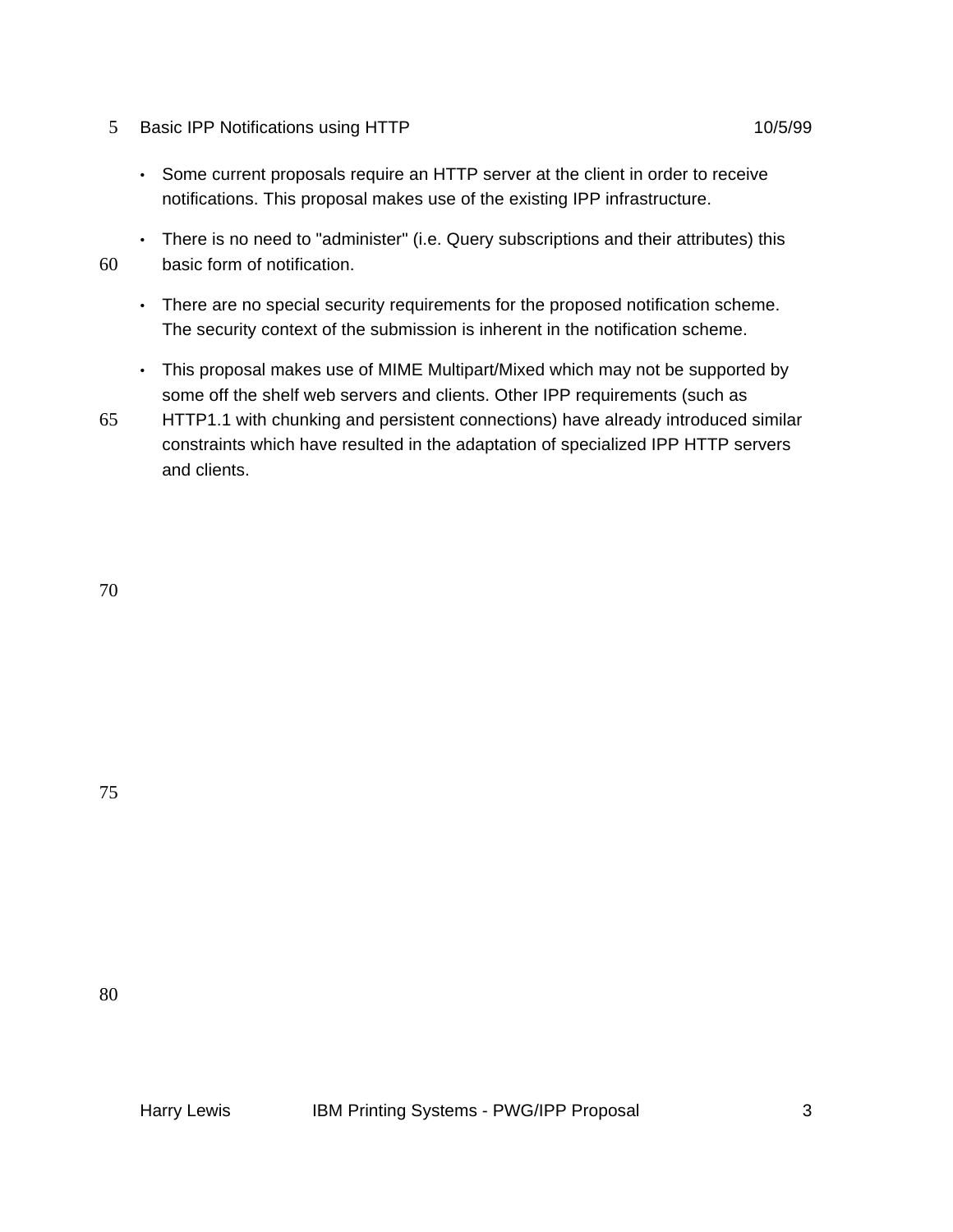| 85 |  |
|----|--|
|    |  |
|    |  |
|    |  |
|    |  |
| 90 |  |

95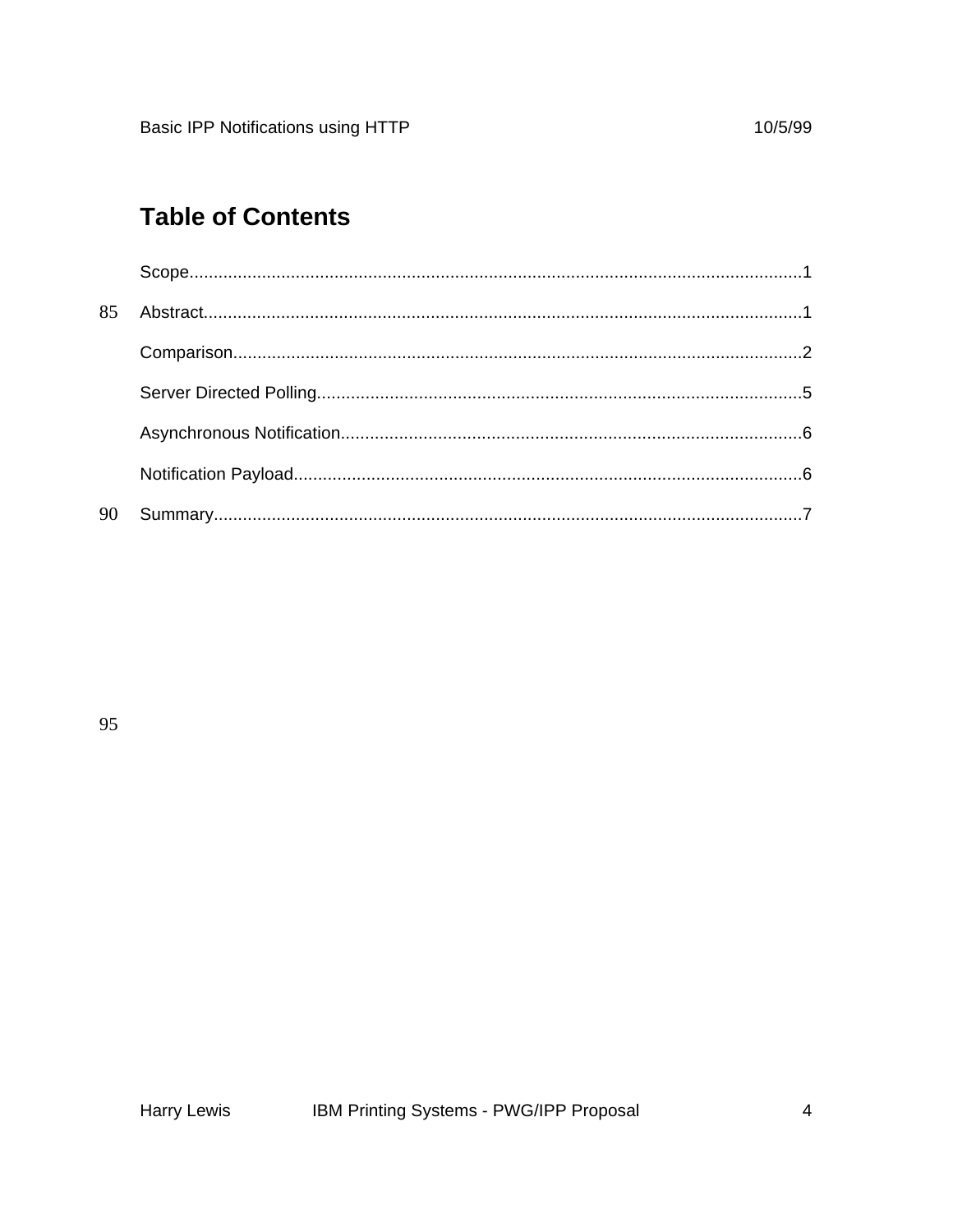Basic IPP Notifications using HTTP 10/5/99

#### **Server Directed Polling** 100

The IPP model allows the end user to query the status of the Printer by using the Get-Printer-Attributes operation and follow print job progress with Get-Jobs, and Get-Job-Attributes operations. Polling for status can be "expensive" in terms of the overhead required to open and close connections. Polling intervals (default and administratively

set) are arbitrary, at best. Polling for job notification should be guided by something more intelligence than a fixed polling rate. 105

Each IPP response contains not only a "pass/fail" status code but may also contain operation attributes, object attributes, and/or status messages generated during the operation. "Server Directed Polling", as proposed here, introduces two new attributes

110 for the Get-Job-Attributes operation.

1. "job-polling-delay" (integer(0:MAX))

The job-polling-delay attribute, if present in the Get-Job-Attributes response, provides a "hint" to the upstream entity regarding it's polling interval. The value is the recommend time to wait (in seconds) before requesting the next Get-Job-Attributes operation. The

heuristics associated with determining the value for this delay is implementation dependent. The IPP client may ignore this attribute. 115

Values for job-polling-delay are in seconds. A value of 0 means the client should issue the next Get-Job-Attributes operation as soon as possible.

2. "next-polling-url" (uri)

- The next-polling-url attribute, if present in the Get-Job-Attributes response, recommends the target URL for the next Get-Job-Attributes operation pertaining to this print job. This attribute acknowledges latency and indirection in the print submission pipeline, and the possibility of cascaded IPP client/servers. The attribute supplies a URL where the next Get-Job-Attributes operation for this job should be directed. An 120
- example of indirection might be a notification service that uses a streamlined notification protocol with the device but handles a variety of outgoing notification schemes to a large number of recipients. 125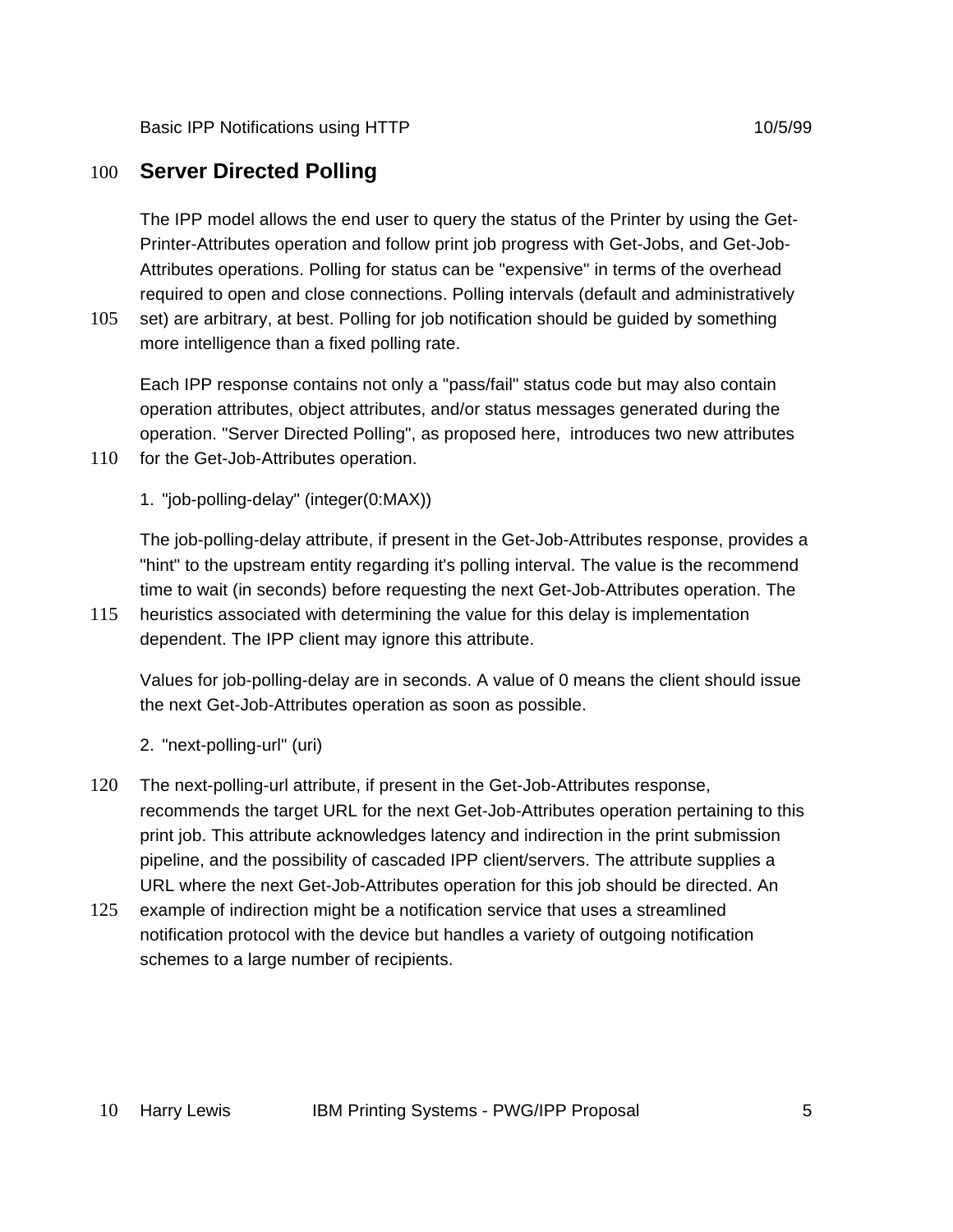## **Asynchronous Notification**

- Notification of print job status and device events, as they occur, can be achieved without polling by maintaining persistence on the HTTP connection established during submission of the IPP print job. Using this connection for asynchronous notification will be more efficient than polling because it does not repeatedly make and break the connection. While efficient in terms of transaction overhead, this notification scheme is 130
- resource intensive. IPP printers may support a limited set of HTTP connections. Also, if the job is put on hold or resides in a long print queue, the connection will be open for a long period of time. Therefore, this form of notification is appropriate when the job is at or near the actual processing stage where pages are rendered and stacked. 135

The persistent connection will accommodate reliable, asynchronous notifications by formatting the response as MIME multipart/mixed. RFC2046 ((MIME) Part Two: Media Types) section 5.1.3. (Mixed Subtype) describes the "mixed" subtype of "multipart" as "intended for use when the body parts are independent and need to be bundled in a particular order". In our case, the body parts are in response printing via IPP and the order is dictated by the actual occurrence of events. 140

- Details pertaining to the operation of HTTP1.1, persistent connections and MIME Multipart/Mixed are (currently) supplied by the following references. 145
	- 1. HTTP1.1 ftp://ftp.isi.edu/in-notes/rfc2616.txt
	- 2. MIME ftp://ftp.isi.edu/in-notes/rfc2046.txt

#### **Notification Payload** 150

The notification payload is intended to be relatively fixed depending on the range or proximity to completeness of the print job. Device events may be contained in the payload whenever they occur and no matter which job is currently printing. Device events are defined by the Printer MIB alert table definition.

#### ftp://ftp.pwg.org/pub/pwg/pmp/drafts/ 155

Notification payload as it relates to the print job will carry basic job identification and characterization information as appropriate for the job's current position in the print queue. For example, there is no requirement to provide page progress information